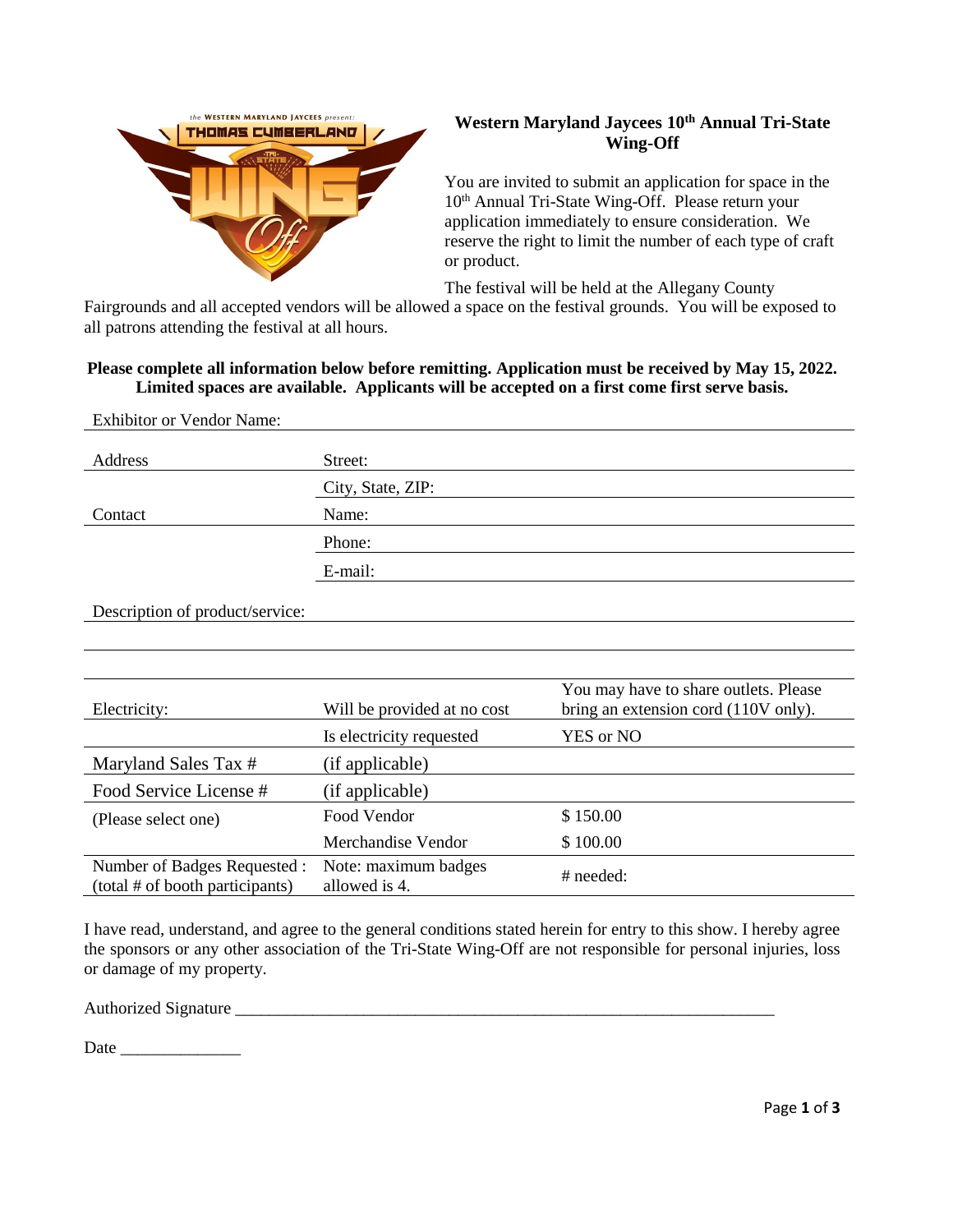

# **Western Maryland Jaycees 10th Annual Tri-State Wing-Off Non-Wing Exhibitor Application**

**Saturday, June 18th, 2022 12pm – 10 pm**

- **Registration Fees:** Vendors selling food: \$150, Vendors selling Merchandise only: \$100
- **Weather Policy:** This event will happen as scheduled rain or shine. If a weather event occurs that is severe enough to force the cancellation of the Wing-Off, the decision to cancel or close the event early rests with the Event Chair. There is no rain date.
- **Description:** People from all over the East Coast taste wings from the vendors present, and vote for their favorite wing. There will be live entertainment throughout the day from several nationally recognized performing groups.
- **Patron costs:** \$25.00 two-day sale, \$35 advance admission and \$40 at the gate
- **Where does the money go?** The Western Maryland Jaycees is a community not-for-profit organization of young professionals who pursue leadership development through community service. The majority of the money will be donated back to other local non-profit organizations that assist in volunteering for the event.

#### **SET-UP**

- We recommend and encourage set up the night before if possible.
- Set-up will take place throughout the day on Friday, June  $17<sup>th</sup>$  and/or begin at 9:00 am on the morning of the event, June  $18<sup>th</sup>$  unless otherwise organized with vendor coordinator.

**EXECUTE IN THE EVENT MUST BE REMOVED BY 10:30 AM** 

- All vendors will be located on the festival grounds.
- Your space will be determined when you arrive at the event.
- You will be responsible for the set-up of your booth.
- **You must supply your own canopy/tent, table and chairs.**
- Canopies/ tents may not intrude the fire lane and must be weighted down or appropriately staked
- Maximum booth size allowed is 10ft x 10ft unless otherwise discussed with the Vendor Coordinator. Feel free to let us know if you require more space!

#### **TEAR DOWN**

- Tear-down will begin promptly at 9:00 pm, but vendors are welcome to remain set up until the conclusion of the festival at 11:00 pm.
- Exhibitors are responsible for tear-down of their booths.
- Exhibitors must take their trash with them.
- Your vehicle will not be permitted back on the festival grounds until the conclusion of the event.

## **PARKING**:

- Vendor vehicles WILL NOT be permitted to remain on the event grounds during the event.
- Upon arrival at the event grounds please unload your vehicle and then move your vehicle to an authorized parking location BEFORE setting up your booth. Parking for vendors will be at the Multipurpose Building Parking lot.
- Vendor vehicles must be removed from the festival grounds by 10:30am.